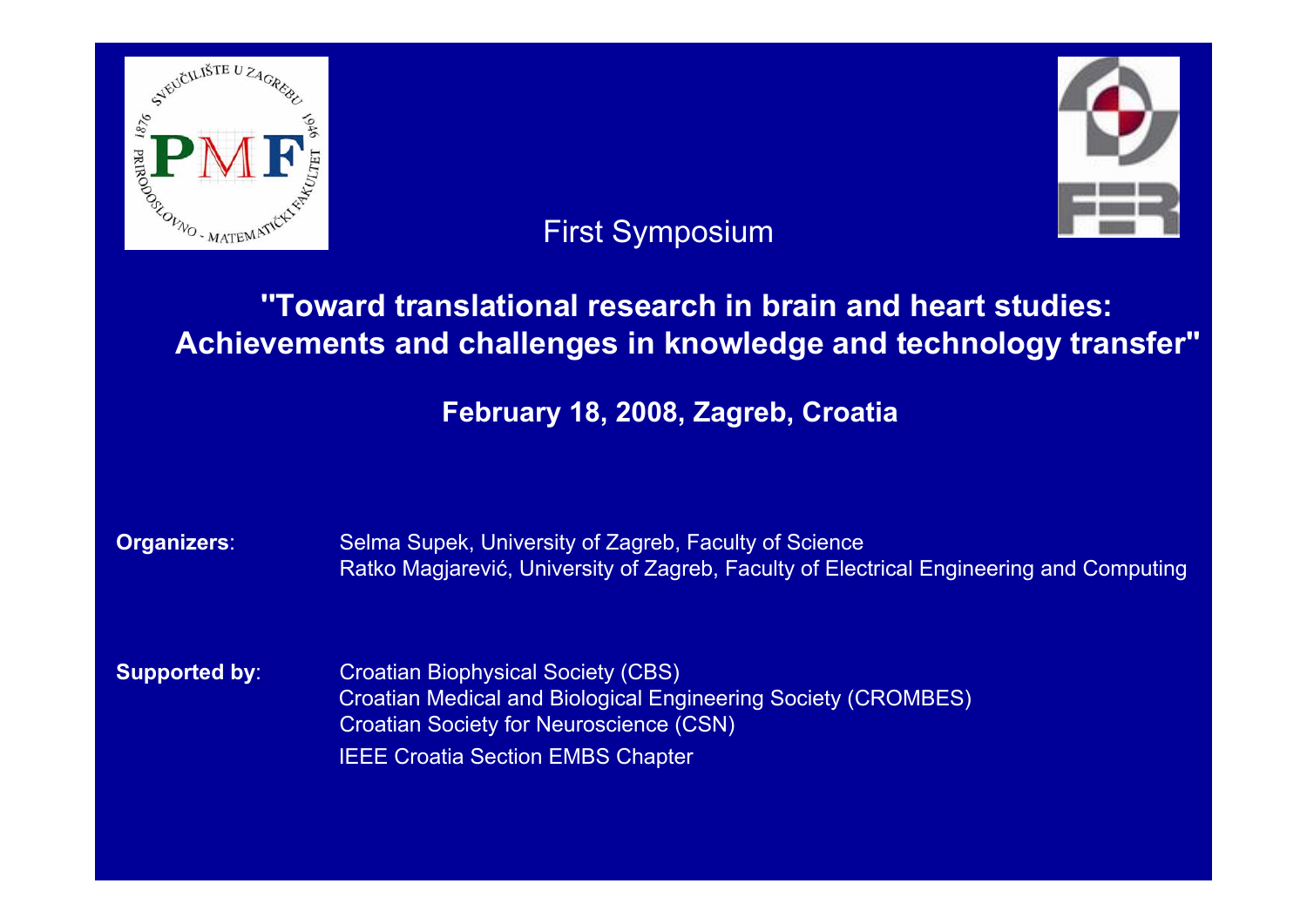## **TRANSLATIONAL RESEARCH**

Movement of discoveries in basic research to application at the clinical level

Translation of basic research into real therapies for real patients

''bench to bedside''

**Development and application of new technologies in a patient driven environment**

Modern healthcare – a move to a more open, *patient driven research process* and a more *research driven clinical practice of medicine*

Focus of the *First Symposium* on the BRAIN and HEART studies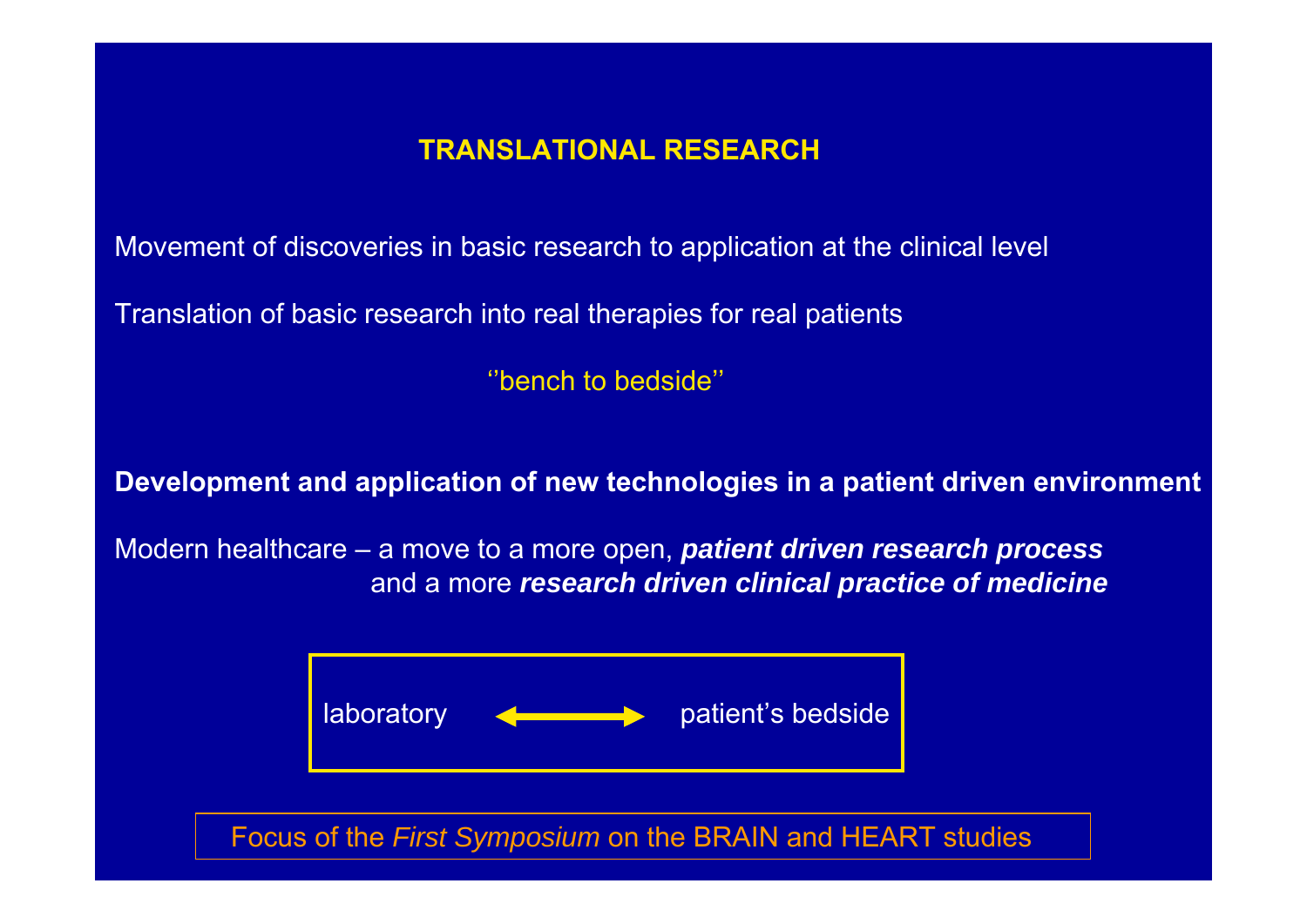### **To improve human health scientific discoveries must be translated into practical applications**

- Well-trained multi- and inter-disciplinary investigators and research teams
- Structurally and functionally integrated universities promoting interdisciplinary programs
- Innovative research tools and information technologies
- Efficient transfer of knowledge and technologies
- Academia Industry collaboration
- Conflict of interests
- Public benefits vs. Profit
- To patent or not???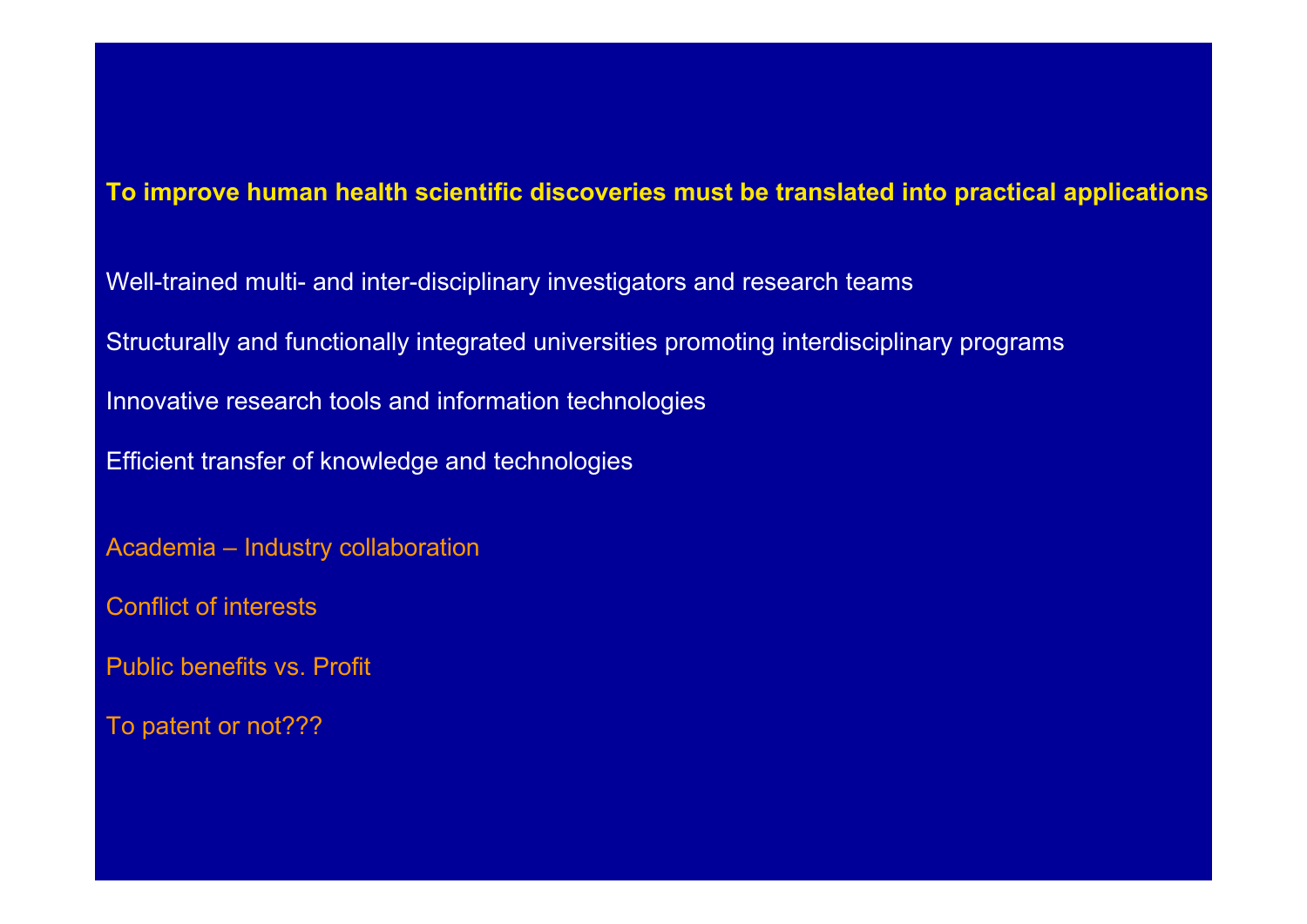# **Disclosures and Patents**



The Center for Science and Technology Commercialization (CSTC) manages the commercial application of the discoveries, inventions and technologies developed at The University of Connecticut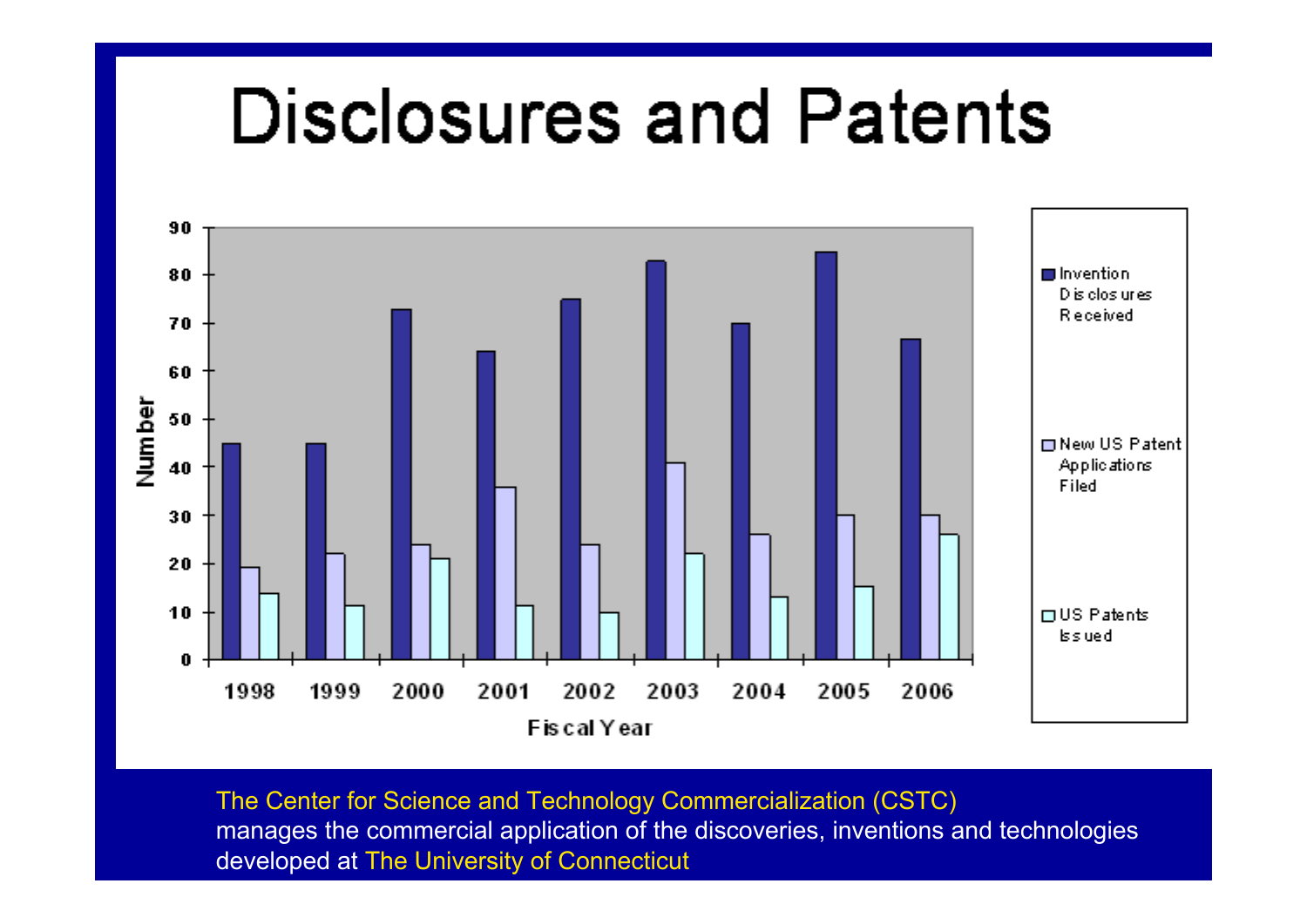# Licenses and Income



50+ million USD for research 2.5 million USD for the CSTS 0.8 million USD licencing income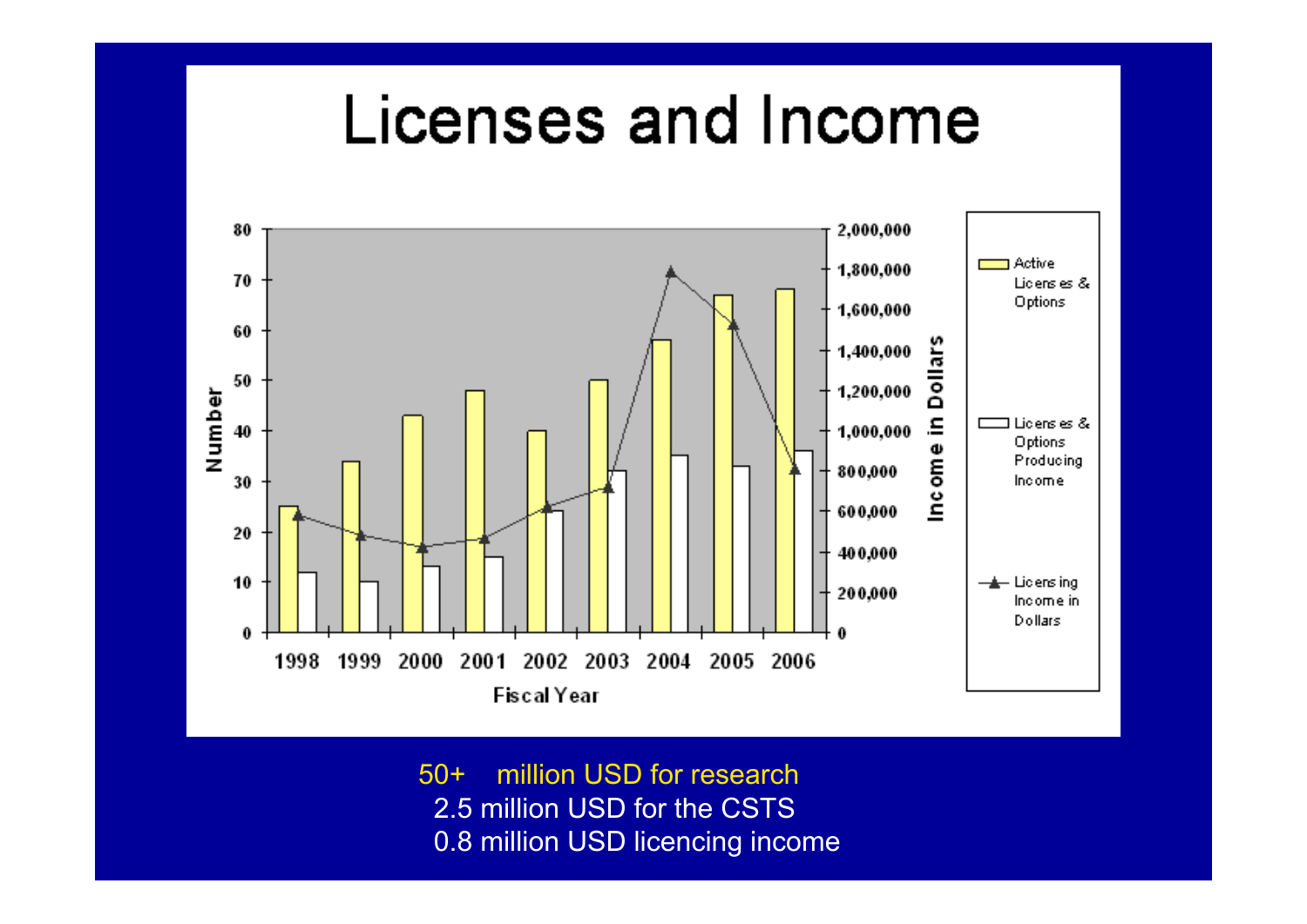First Symposium

### **''Toward translational research in brain and heart studies: Achievements and challenges in knowledge and technology transfer''**

**February 18, 2008, Zagreb, Croatia**

**Welcome and introductory remarks**

**Selma Supek**, *University of Zagreb, Faculty of Science*, *for the Organizers*

**Vedran Mornar**, *University of Zagreb, Faculty of Electrical Engineering and Computing, dean*

**Ivica Kostovi ć**, *Croatian Society for Neuroscience, President*

**Stanko Tonkovi ć**, *Croatian Medical and Biological Engineering Society, President*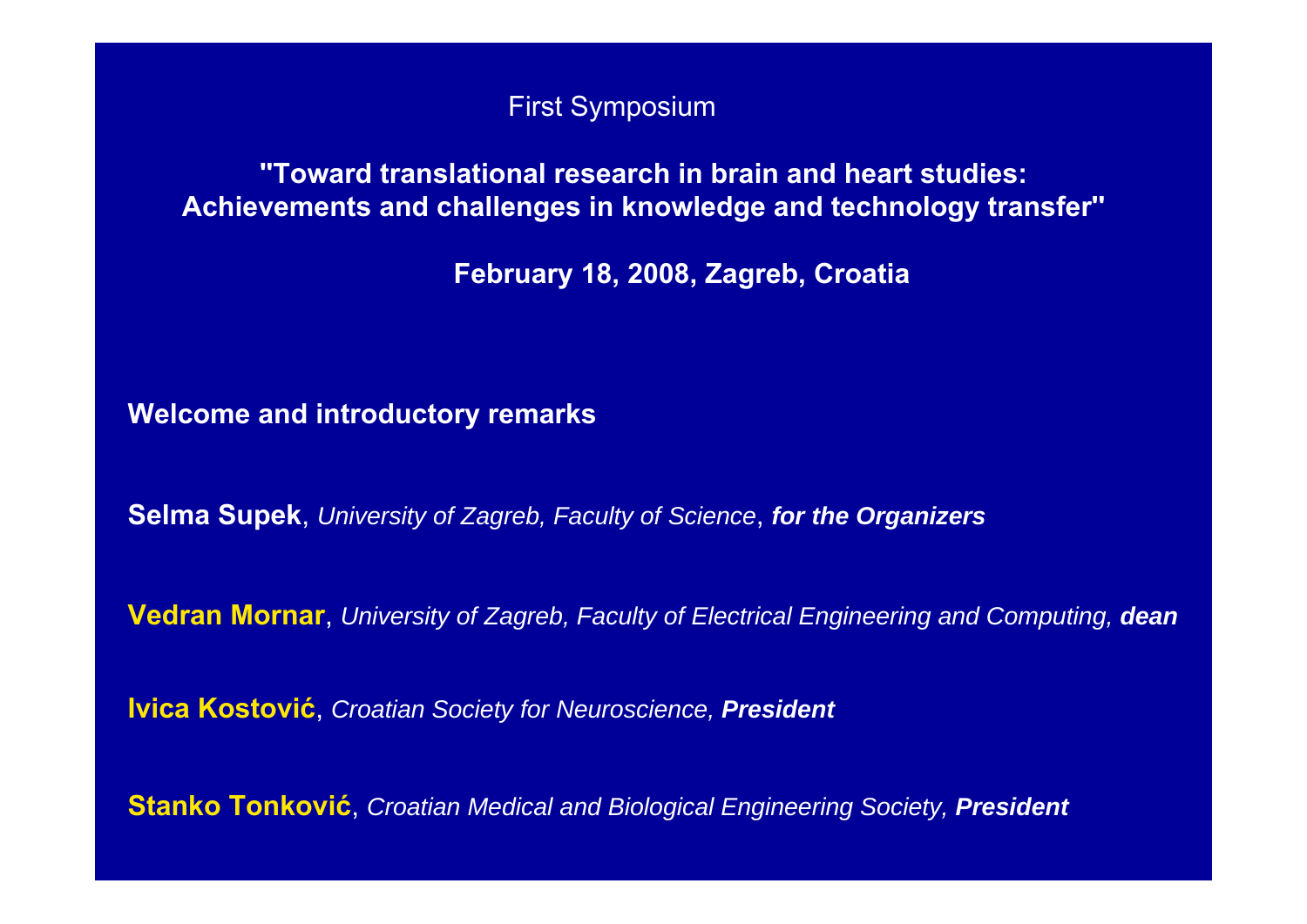10: 15 – 10:30 Jens Haueisen:

**''The influence of forward model conductivities on EEG/MEG source reconstruction''**

10:30 – 10:45 Selma Supek: **''Neurodynamic imaging in the assessment of sensory and cognitive functions in health and disease''**

10:45 – 11: 00 Ivica Kostović**''Neuroimaging in developmental cortical disorders''**

#### *11: 00 – 11:30 Coffee Break*

11:30 – 11:45 Hrvoje Hećimović: **"Clinical model of neural networks"**

11:45 – 12:00 Dražen Domijan: **''How computational modeling might contribute to neuropsychology''**

12:00 – 12:30 **Discussion**

*12:30 – 14:00 Lunch*

14: 00 – 14:15 Ratko Magjarević: "Can we predict cardiac events? - Our experience on atrial fibrillation prediction after CABG"

14:15 – 14: 30 Jens Haueisen:**"Optimization of magnetic sensor systems for magnetocardiography"**

14:30 – 14:45 Sven Lončarić**''An approach to aortic outflow velocity analysis''**

*14: 45 – 15:00 Coffee Break*

15: 00 – 17:00 **Round table discussion**